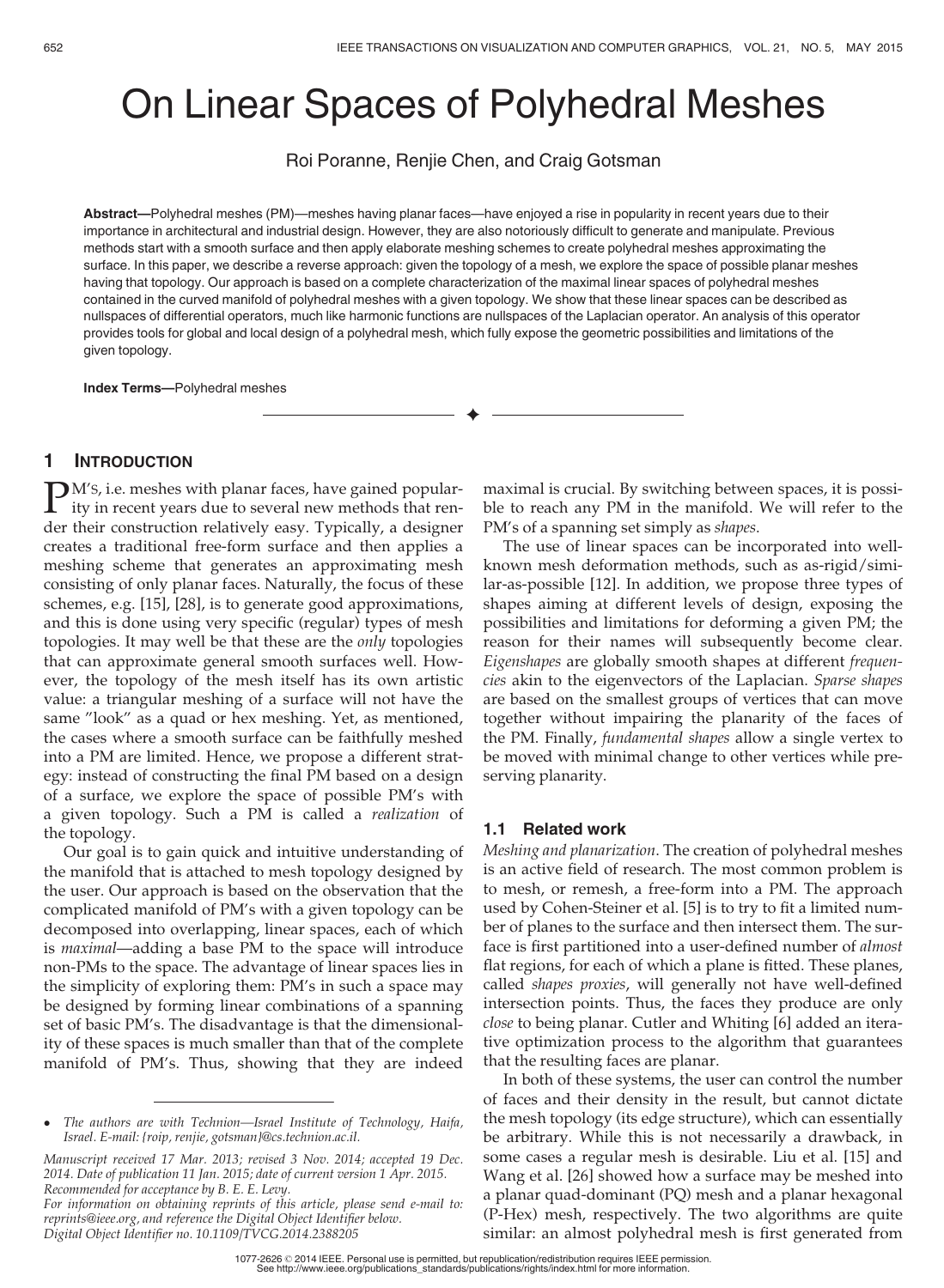the surface, based on differential geometric entities (PQ meshes are based on conjugate networks and P-Hex meshes on the Dupin indicatrix. Zadravec et al. [28] and Liu et al. [16] elaborated on how to design better conjugate networks.) A subsequent step involves the planarization of the result: a non-linear optimization, where the vertices of the mesh are repositioned to make the faces planar. This latter step seems to dominate the runtime, and does not scale well with mesh size. Alexa and Wardetzky [2] demonstrated the construction of a Laplacian operator on non-triangular meshes. As a side effect of their construction, they were able to devise a related operator that measures the planarity of faces. With this new operator, they obtained a planarizing flow, that is, a geometric flow that flattens faces. In Poranne et al. [17], a local/global based alternating algorithm was used to solve the planarization problem very efficiently. The improved performance enables interactive deformation of PM's.

Mesh deformation. The problem of editing and deforming mesh geometry is one of the most studied topics in geometry processing. Most mesh deformation methods are intended to work exclusively with triangle meshes. See [4] for a thorough introduction. These methods may be classified into two types, based on the type of user interaction employed. In the first type, the user directly modifies the surface using one of common design metaphors. The most relevant to us are the handle-based methods (e.g. [3], [12], [20], [21]), where the user controls the deformation by moving a small number of points on the mesh. These points generate constraints for an optimization problem, whose solution is the deformed mesh. Other common design metaphors includes skeleton-based and cage-based. Jacobson et al. [13] noted the differences between these methods and provided a hybrid method incorporating both. More intricate approaches for mesh deformation use direct control of the mesh normal and curvature instead of vertex positions [7], [8].

Handle-based deformation has also been used in the context of PM's. In [27], the manifold of polyhedral meshes was discussed in detail. The idea was to approximate this manifold by an osculate, which is much easier to explore. In this framework, deformation of a PM using positional constraints was made possible; however, computing the osculate is time-consuming and the deformation only approximately preserves the planarity of faces. Zhao et al. [29] use the same technique to derive a curve-based deformation.

In [25], Vaxman described a linear space of PM's by allowing affine transformations per face. He proposed to use the space of affine transformations instead of the entire manifold, simplifying the math considerably. In fact, this space is a special case of the linear spaces to be described in this paper. The main drawback of using this space is its small number of degrees of freedom (dimension). For example, the number of degrees of freedom of a quad PM is about half the size of its boundary, so when the mesh has no boundary, only the trivial, global, transformations are possible (i.e. global affine maps). Hexagonal PM's will have only 12 degrees of freedom, regardless of the existence of a boundary. In other words, specifying the geometry of four vertices of a PM with hexagonal topology uniquely determines the rest of the PM. Pottmann et al. [18] described another linear space of PM's, called parallel meshes. It is also a special case of the spaces to be described in this paper.

A second type of mesh deformation is indirect. These include various methods that improve the quality of a mesh, such as smoothing and enhancing features. More relevant to us are methods that are used to add variation to a mesh, or to create a collection of meshes based on a single mesh (e.g. [24]). Yang et al. [27] have also contributed an indirect deformation approach, by designing a user interface which allows to traverse the osculate with ease. In this paper we propose eigenshapes as a way of indirectly adding variation to a PM.

#### 1.2 Contribution and Overview

We extend the work of Vaxman [25] by providing a theoretical characterization of the maximal linear spaces covering the manifold of PM's. In Section 2 we discuss linear spaces of PM's in detail, characterize all of the possible maximal linear spaces, and show how to construct them. In Section 3 we employ this theory to describe a number of meaningful ways for editing PM's. In Section 4 we discuss practical consideration and limitation of this methodology.

#### 2 LINEAR SUBSPACES

Preliminaries. In our context, a mesh is defined by a list of vertex geometry and a list of faces. The vertex geometry can be arranged in a  $3 \times N_V$  matrix, where  $N_V$  is the number of vertices. We will usually denote this matrix by an uppercase letter, such as  $X$  or  $Y$  and the positions of the vertices in boldface. For example, the vertex geometry is given by

$$
X = (\mathbf{x}_1, \mathbf{x}_2, \dots, \mathbf{x}_{N_V}),
$$

where  $\mathbf{x}_i$  are column 3-vectors. We denote by  $F = \{\mathbf{f}_j\}_{j=1}^{N_F}$ <br>the set of faces of the mesh where each face is described as where  $\lambda_i$  are column 5-vectors. We denote by  $Y = \lambda_j f_{j=1}$ <br>the set of faces of the mesh, where each face is described as an ordered (oriented) list of vertices. F will be common to meshes that share the same connectivity, and we will refer to them only by their vertex matrices. We will also denote the coordinates of the vertices of the face  $f \in F$ , which is a submatrix of  $X$ , by  $X_f$ .

The generation of subspace  $V$  requires a single realization  $Y$  of  $F$ , and that each face is designated a type out of three types. We denote this designation by  $T = \{t_j\}_{j=1}^{N_F}$ where  $t_i$  encode the types to be defined later. We call the triplet  $C = (Y, F, T)$  the *configuration* for *V*. Our first task is to find a description of a linear subspace of PM's based on the configuration. This will be given as the solution space of

$$
M_{\mathcal{C}}\,\mathbf{vec}(X) = 0,\tag{1}
$$

where  $M_{\mathcal{C}}$  is a matrix that depends on the configuration  $\mathcal C$  only, and  $\text{vec}(X)$  is a (column) vectorization of X. In other words, the linear subspace will be the null space of  $M_c$ . In the following, we will also encounter intermediate systems such as  $M_LX = 0$  and  $XM_R = 0$  for some matrices  $M_L, M_R$ . These systems are substantially different—the former operates on each face separately while the latter operates on each coordinate across all faces—but they can both be written in the form of Eq. (1).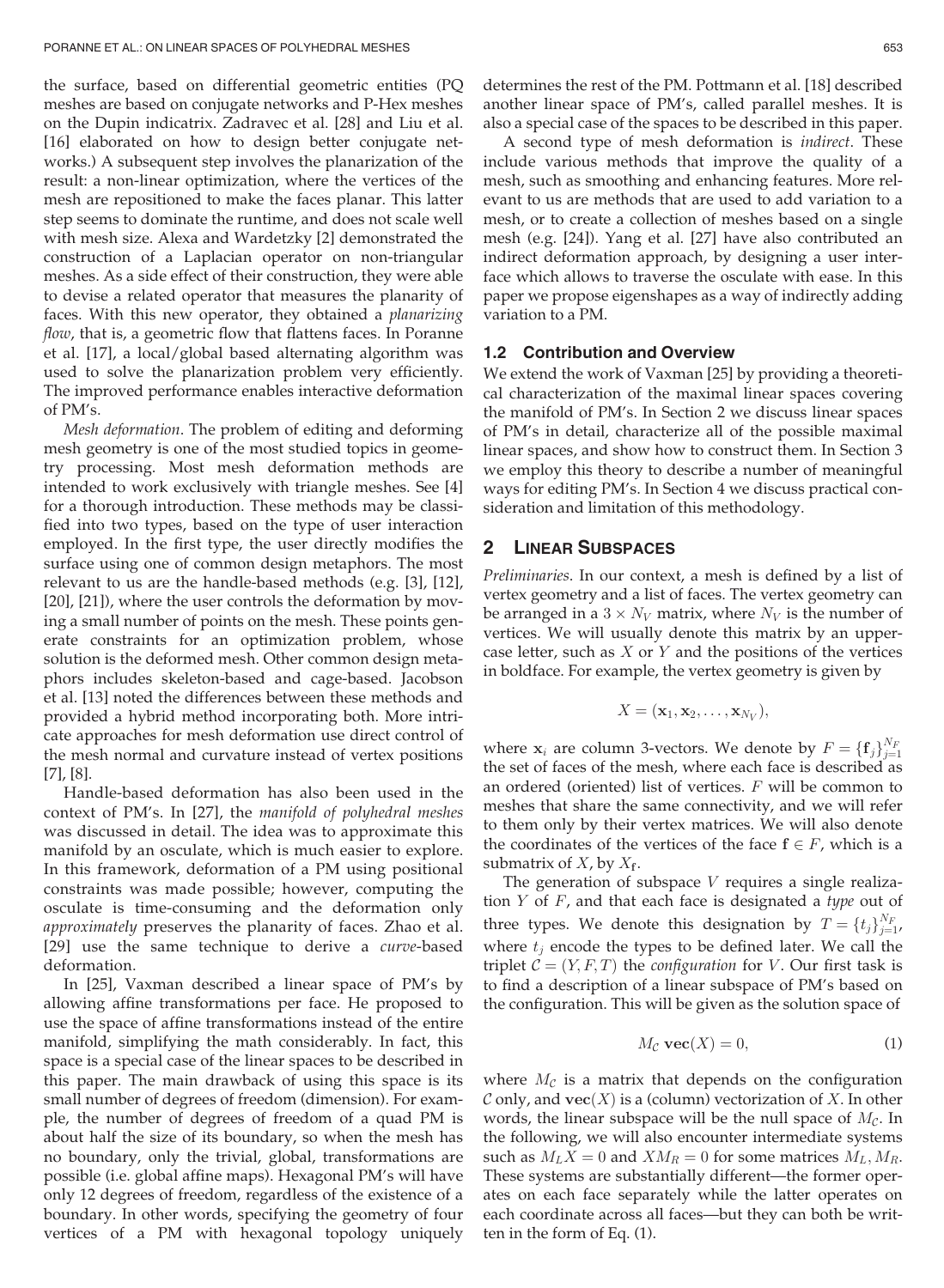

Fig. 1. A polyhedral mesh constructed from a planar graph using maximal linear subspaces.

Manifolds of meshes. When two meshes have the same topology, their linear combination can be defined simply as a linear combination of their vertex geometries. In other words, two meshes  $X$  and  $Y$  span a linear subspace of meshes defined by

$$
\alpha X + \beta Y, \quad \alpha, \beta \in \mathbb{R}.
$$

We can consider the set of all meshes with  $N_V$  vertices and a given topology to be vectors in  $\mathbb{R}^{3N_V}$ . The dimension of this space is  $3N_V$  and is isomorphic to  $\mathbb{R}^{3N_V}$ .

Linearly combining two meshes is meaningful because the set of all possible meshes (with a given topology) is a linear space. PM's, on the other hand, reside in a complicated, curved submanifold in this space. Linearly combining two PM's will usually not result in a PM, which is the cause of many of the problems in designing them. It so happens that the manifold of PM's may be covered by linear submanifolds, which we discuss next. By replacing the non-linear constraints defining the manifold of PM by linear ones, many of the problems related to PM design disappear. We emphasize an important point that the dimensions of the linear subspaces are much smaller than  $3N_V$ , so making sure that a linear subspace contains the largest possible part of the space is crucial. We make a formal definition as follows:

## **Definition 1.** A linear subspace  $V$  of polyhedral meshes is called maximal if for any  $X \notin V$  the space  $V + \text{span } \{X\}$  contains non-polyhedral meshes.

Centering. To make the discussion easier, all the faces of the mesh will be centered, namely, their centroids will be moved to the origin. This will not harm our claims, since centering is a linear operation that preserves planarity. Indeed, if  $X_f$  are the vertices of an uncentered face  $f$ , then,

$$
X_{\mathbf{f}}^c = X_{\mathbf{f}} J = X_{\mathbf{f}} \left( I - \frac{1}{n} E \right),\tag{2}
$$

is centered, where  $J := I - \frac{1}{n}E$  is the centering matrix, I and  $E$  are the identity matrix and matrix of ones respectively.  $E$  are the identity matrix and matrix of ones respectively, both are  $n \times n$  square matrices, and n is the number of vertices in the face.

Conditions for linear subspaces. To investigate the linear subspaces of PM's we first examine the linear subspaces of much simpler entities: planar polygons. We will assume that the polygons are not degenerate, since while degenerate polygons have a place in this theory, they do not appear in practice, and therefore cause an unnecessary complication.

**Lemma 1.** Let  $F = \{f\}$  be a mesh with a single face f with  $k > 3$  vertices. Let X and Y be two  $3 \times k$  matrices representing two geometries of  $F$ , both being planar  $k$ -gons in  $R^3$ , and let  $X^c$  and  $Y^c$  be their centerings. Let  $\mathbf{n}_X$  and  $\mathbf{n}_Y$ be the unit  $(1 \times 3)$  row vectors normal to the planes defined by  $X$  and  $Y$  respectively. Then  $X$  and  $Y$  span a linear subspace of planar polygons iff at least one of the following holds:



Fig. 2. Deforming the (gray) PM in various linear subspaces. Each result is not achievable in the other two subspaces.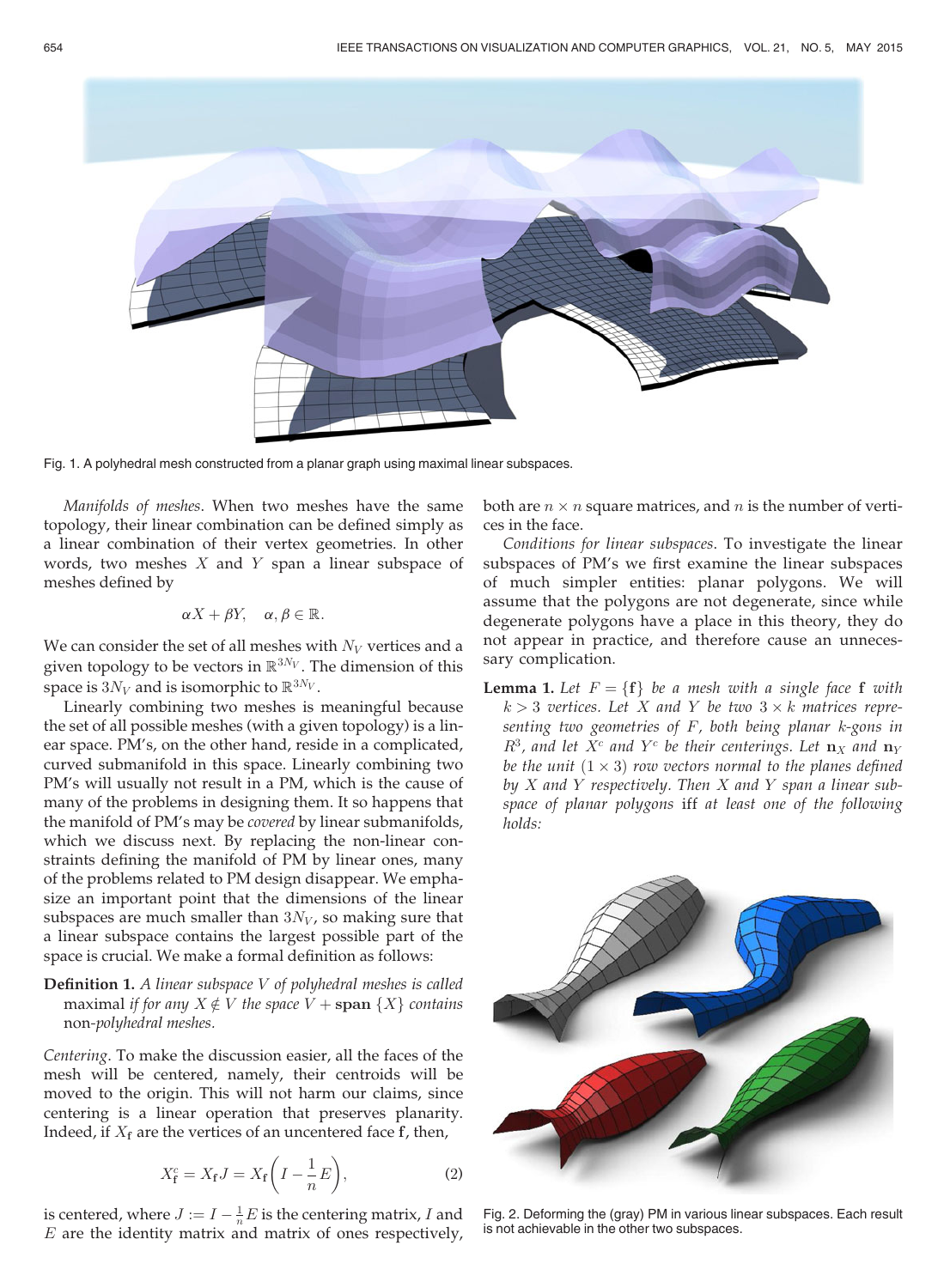- Relationship of type 1.  $X<sup>c</sup>$  is an affine transformation of  $Y^c$  :  $X^c = A Y^c$  for some  $3 \times 3$  matrix A.
- Relationship of type 2. There exists a scalar d such that<br> $\mathbf{n} \times X^c = d\mathbf{n} \times Y^c$  (3)  $\mathbf{n}_Y X^c = d\mathbf{n}_X Y^c$

Proof. By definition,

$$
\mathbf{n}_X X^c = \mathbf{n}_Y Y^c = \mathbf{0},\tag{4}
$$

where 0 is the zero vector. First assume that  $X$  and  $Y$ span a linear subspace of planar polygons, which also means so does  $X^c$  and  $Y^c$ . Then every linear combination of X and Y (and  $X^c$  and  $Y^c$ ) defines a plane and therefore has a normal vector. In other words, for each  $\alpha$  and  $\beta$ , there exists a vector  $n_{\alpha,\beta}$  such that

$$
\mathbf{n}_{\alpha,\beta}(\alpha X^c + \beta Y^c) = \mathbf{0}.\tag{5}
$$

Consider the set of normal vectors  $n_{\alpha,\beta}, \alpha, \beta \in R$ . There are two possibilities for the dimensionality of the set:

Case 1. The set has three dimensions. Then there exist  $n_k = n_{\alpha_k,\beta_k}, k = 1,2,3$  such that the  $n_k$ 's are not collinear. We denote by  $[\alpha n]$  the  $3 \times 3$  matrix whose rows are  $\alpha_k n_k$ and similar for  $[\beta n]$ . By eq. (5), we can write

$$
[\alpha \mathbf{n}]X^{c} = -[\beta \mathbf{n}]Y^{c}.
$$
 (6)

Since the  $n_i$ 's are linearly independent, we can invert  $[\alpha n]$ and get

$$
X^{c} = -[\alpha \mathbf{n}]^{-1}[\beta \mathbf{n}]Y^{c}.
$$
 (7)

Hence,  $X^c$  is an affine transformation of  $Y^c$ , which is a relationship of type 1.

Case 2. The set of normals has dimension less than 3. Then this set must be spanned by  $\mathbf{n}_X$  and  $\mathbf{n}_Y$ . Thus, for each  $\alpha$ ,  $\beta$  there exist  $a$ ,  $b$  such that we can write (5) as

$$
(a\mathbf{n}_X + b\mathbf{n}_Y)(\alpha X^c + \beta Y^c) = 0.
$$
 (8)

Expanding the LHS and using (4) we obtain

$$
\mathbf{n}_Y X^c = -\frac{a\beta}{b\alpha} \mathbf{n}_X Y^c,\tag{9}
$$

which, noting that  $\frac{a\beta}{b\alpha}$  is a constant, is the relationship of type 2, and this concludes the first direction of the proof.

In the other direction, first assume that  $X$  and  $Y$  are planar and  $X^c$  is an affine transformation of  $Y^c$  (type 1 relationship). Due to the planarity, the rank of each of the matrices  $X^c$  and  $Y^c$  is 2. Furthermore, there exists a  $3 \times 3$ matrix A such that  $X^c = A Y^c$ . Hence, their combination

$$
\alpha X^{c} + \beta Y^{c} = (\alpha A + \beta I)Y^{c}
$$
 (10)

has rank  $\leq 2$ , and thus is planar, which means that  $\alpha X + \beta Y$  is planar. Second, assume that X and Y are planar and  $\mathbf{n}_Y X^c = d\mathbf{n}_X Y^c$  for some scalar d (type 2 relationship), then for any scalars  $\alpha$  and  $\beta$  we can find a and b such that  $d = \frac{a\beta}{ba}$ . Working our way backwards, this implies that

 $(an_X + b_n_Y)(\alpha X^c + \beta Y^c) = 0$ <br>which again means that  $\alpha X + \beta Y$  is planar, concluding<br>that X and Y spans a linear subspace of planar that  $X$  and  $Y$  spans a linear subspace of planar polygons.  $\Box$  The following corollaries follow immediately:

- **Corollary 1.** If  $X_f$  and  $Y_f$  are parallel planar polygons, then they have a type 2 relationship, and hence span a linear subspace of planar polygons.
- **Corollary 2.** Suppose  $X_f$  and  $Y_f$  span a linear subspace of planar polygons, and let  $\Pi_{\alpha,\beta}$  be the plane that contains  $\alpha X_f^c + \beta Y_f^c$ .<br>Then X<sub>5</sub> and Y<sub>5</sub> have a type 2 relationship and are not parallel Then  $X_f$  and  $Y_f$  have a type 2 relationship and are not parallel iff  $v := \frac{\mathbf{n}_{X_f} \times \mathbf{n}_{Y_f}}{\|\mathbf{n}_{X_f} \times \mathbf{n}_{Y_f}}$  $\frac{K_{\text{AT}} - K_{\text{AT}}}{\|\mathbf{n}_{X_{\text{f}}} \times \mathbf{n}_{Y_{\text{f}}}\|}$  is the unique unit vector, up to sign, such that  $v \in \Pi_{\alpha,\beta}$  for any  $\alpha, \beta$ .

Using Lemma 1, it is easy to prove an analogous result for PM's:

**Theorem 3.** Let X and Y be two PM's in  $R^3$  with common topology. Then X and Y span a linear space of PM's iff each nontriangular face of  $X$  has a type 1 or type 2 relationship with the corresponding face of  $Y$ .

Generating linear subspaces. We now turn to the task of generating linear subspaces of PM's. We say that a PM with topology  $F$  and geometry  $Y$  generates a linear subspace  $V$  of PM's if  $Y \in V$  and any  $X \in V$  is also a PM with the topology  $F$ . Given that  $V$  is generated by  $Y$ , Theorem 1 tells us that for any  $f_j \in F$ ,  $X_{f_j}$  and  $Y_{f_j}$  must have a relationship of type 1 or type 2. Therefore, before we can generate a subspace V from Y, we must specify the type of relationship  $t_i$  that each face  $f_i$  should have, that is, complete a configuration  $\mathcal C$ for *V*. Then we may find, for each  $f_j \in F$ , all  $X_{f_j}$  that are related to  $Y_{f_i}$  by relationship type  $t_j$ . As before, this is done for each face separately. Specifically, we will construct the matrix  $M_c$  from Eq. (1) by first constructing matrices  $M_c$  $j = 1, \ldots, N_F$ , where  $C_j = (Y_{f_j}, f_j, t_j)$  are the configurations for the subspaces  $V_j$  generated by single faces. For the sake of brevity, hereinafter,  $X_j$  and  $Y_j$  are used instead of  $X_{f_j}$ and  $Y_{\mathbf{f}_i}$ .

We begin again with the affine relationship (type 1). This means that  $X_{f_j}^c$  must be an affine transformation of  $Y_{f_j}^c$ . Thus  $X^c_{\mathbf{f}_j}$  must satisfy

$$
X_j^c(Y_j^{c+}Y_j^c - I) = 0 \tag{11}
$$

$$
\Rightarrow X_j J((Y_j J)^+ Y_j J - I) = 0,\tag{12}
$$

where  $Y_j^+$  is the pseudo-inverse of  $Y_j$ , and  $J$  is the centering matrix from (2). This equation can easily be transformed into the form of (1). Indeed, if

$$
A_{\mathbf{f}_j} := J((Y_j J)^+ Y_j J - I),
$$

then eq. (11) is equivalent to

$$
(A_{\mathbf{f}_j} \otimes I) \mathbf{vec}(X_j) = 0,\t(13)
$$

where  $\otimes$  is the Kronecker product. PM's related in this manner were explored by Vaxman [25].

For the type 2 relationship, it is necessary to define an additional unit vector  $v_i$  which will play the same role as in Corollary 2. We will show in Theorem 4 that any choice of  $v_j$  generates a maximal linear subspace. Based on the choice of  $v_j$ , we consider two cases: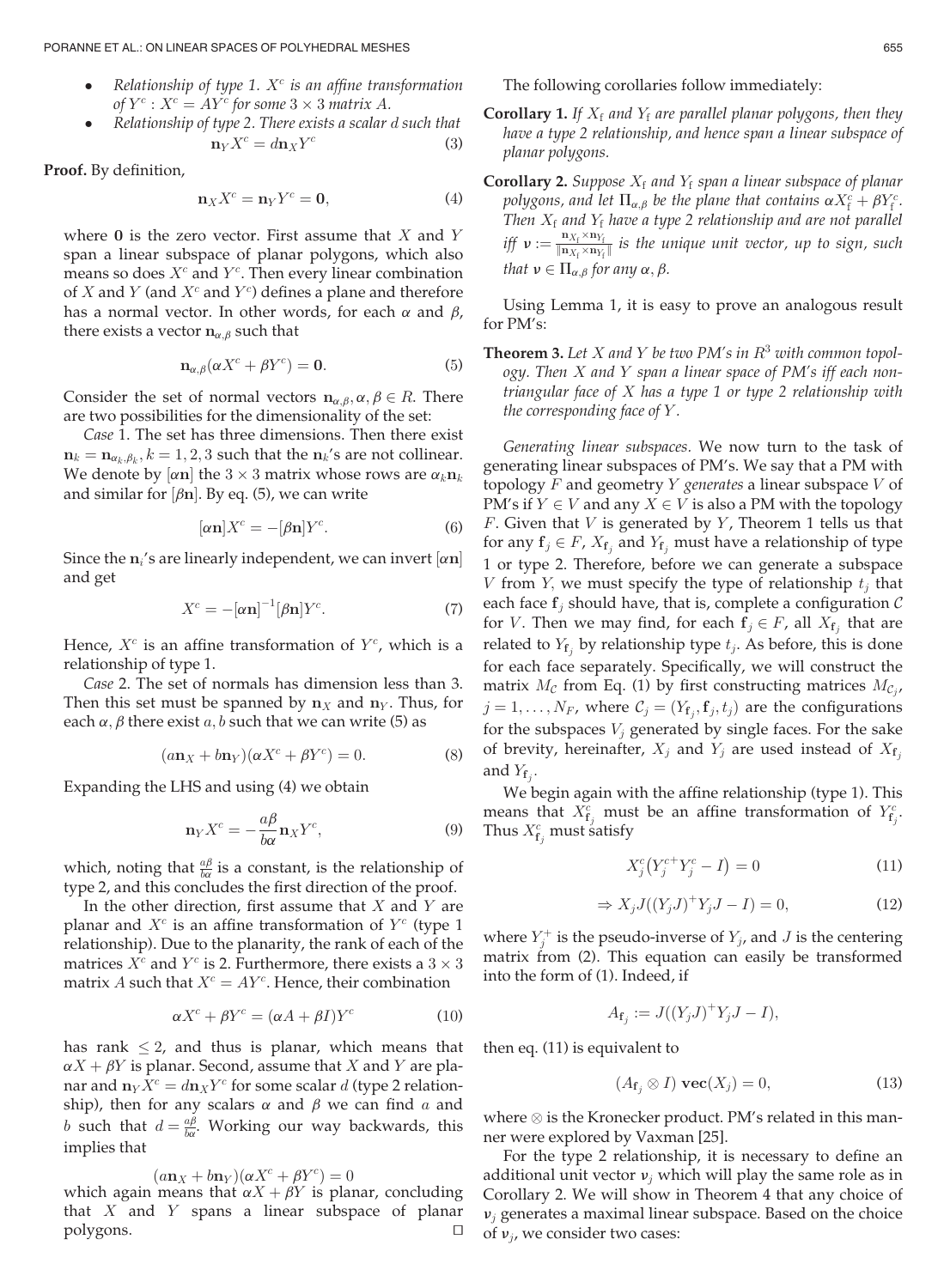1)  $v_j = n_{Y_j}$ . In this case,  $X_j$  and  $Y_j$  must be parallel and  $\mathbf{s}$ 

$$
\mathbf{n}_{Y_j} X_j^c = \mathbf{n}_{X_j} X_j^c = 0.
$$

2)  $v_j \perp n_{Y_j}$ . In this case, there exists a vector  $n_{X_j}$  such that  $v_j = \frac{n_{X_j} \times n_{Y_j}}{\| n_{X_j} \times n_{Y_j} \|}$ . We can write  $X_j^c$  and  $Y_{f_j}^c$  in the following basis:

$$
X_j^c = \mathbf{v}_j^{\mathrm{T}} X_j^1 + (\mathbf{v}_j \times \mathbf{n}_{X_j})^{\mathrm{T}} X_j^2 \tag{14}
$$

$$
Y_j^c = \mathbf{v}_j^{\mathrm{T}} Y_j^1 + (\mathbf{v}_j \times \mathbf{n}_{Y_j})^{\mathrm{T}} Y_j^2, \tag{15}
$$

where  $X_j^i$ ,  $Y_j^i$  for  $i = 1, 2$  are row vectors which contain<br>the projections for each vertex on the appropriate vector the projections for each vertex on the appropriate vector. Multiplying (14) by  $n_{Y_i}$  and (15) by  $d n_{X_i}$  we get

$$
\mathbf{n}_{Y_j} X_j^c = \mathbf{n}_{Y_j} (\mathbf{v}_j \times \mathbf{n}_{X_j})^{\mathrm{T}} X_j^2 \tag{16}
$$

$$
d\mathbf{n}_{X_j} Y_j^c = d\mathbf{n}_{X_j} (\mathbf{v}_j \times \mathbf{n}_{Y_j})^{\mathrm{T}} Y_j^2. \tag{17}
$$

The LHS of eqs. (16) and (17) are equal by the type 2 relationship, and hence so are the RHS. This implies that

$$
X_j^2 = \frac{d\mathbf{n}_{X_j}(\mathbf{v}_j \times \mathbf{n}_{Y_j})^{\mathrm{T}}}{\mathbf{n}_{Y_j}(\mathbf{v}_j \times \mathbf{n}_{X_j})^{\mathrm{T}}} Y_j^2 = d' Y_j^2
$$

and substituting in (14) gives

$$
X_j^c = \mathbf{v}_j^{\mathrm{T}} X_j^1 + d'(\mathbf{v}_j \times \mathbf{n}_{X_j})^{\mathrm{T}} Y_j^2.
$$
 (18)

We apply the cross product by  $v_i$  to both sides of the equation to get

$$
\mathbf{v}_j \times X_j^c = d' \mathbf{v}_j \times (\mathbf{v}_j \times \mathbf{n}_{X_j}) Y_j^2 = d'' \mathbf{n}_{X_j}^{\mathrm{T}} Y_j^2.
$$

Let *B* be a matrix whose columns span the null space of  $Y_j^2$ , i.e.  $Y_j^2 B = 0$ . We finally have that  $(v_j \times X_j^c) B = 0$ , which can also be viritten in the form (1) also be written in the form (1).

To better understand what this last space contains, we look at eq. (18). We note that  $d'(v_j \times n_{X_j})$  can be replaced by<br>any vector  $v^{\perp}$  perpendicular to  $v_{\perp}$  and we can choose  $X^1$  to any vector  $v_j^{\perp}$  perpendicular to  $v_j$ , and we can choose  $X_j^1$  to be equal to  $Y^1_j$ , so

$$
\hat{Y}_j = \mathbf{v}_j^{\mathrm{T}} Y_j^1 + \mathbf{v}_j^{\perp} Y_j^2.
$$

From this we see that the space contains all rotations of  $Y_i$ around  $v_i$ . It is easy to see that it also contains their scalings. In addition, we observe that if  $X_j$  is contained in the space, so is  $X_j + v_j^{\mathrm{T}} X_j^{\mathrm{T}}$  for any  $X_j^{\mathrm{T}}$ . Geometrically this means that the vertices of  $X_j$  are free to move in the direction of  $v_j$  and still remain in the space.

We now proceed to prove that each type of space generated for a face is maximal. Again we start with the simpler case of planar polygons.

**Theorem 4.** Let  $C = (Y, F, t)$  be a configuration for a single-face mesh  $F = \{f\}$  with geometry Y, and let  $V := null(M<sub>C</sub>)$ , where  $M_{\mathcal{C}}$  is constructed as described above. Then V is a maximal linear subspace of planar polygons.

Proof. We will divide the proof into two parts, depending on the type of relationship  $t$  encodes. First, assume that  $V$  is the space of all affine transformations of  $Y$ . Let  $X$  be a planar polygon such that  $X \notin V$ . Then X and Y must have a relationship of type 2, that is, satisfy eq. (3). We can assume w.l.o.g that  $n_X$  and  $n_Y$  are not collinear. Otherwise, we may simply rotate  $Y$ , as any rotation of it will still be in  $V$ . Let  $R$  be a (unrelated) rotation matrix around  $\mathbf{n}_Y$ . Then  $RY \in V$  and  $RY$  and X also have a type 2 relationship, namely

$$
\mathbf{n}_Y X^c = d' \mathbf{n}_X R Y^c. \tag{19}
$$

By subtracting eq. (3) from eq. (19) we get

$$
\mathbf{n}_X(dI - d'R)Y^c = 0.
$$
 (20)

Hence  $n_X$  is orthogonal to the plane defined by  $(dI$  $d'R$ ) $Y<sup>c</sup>$ . This plane is exactly the same plane defined by  $Y<sup>c</sup>$  which means that ny is also orthogonal to  $(dI Y_f^c$ , which means that  $n_Y$  is also orthogonal to  $(dI - d'R)V^c$ . This in turn implies that  $n_Y$  and  $n_Y$  are collinear.  $d'R$ ) $Y<sup>c</sup>$ . This in turn implies that  $n_X$  and  $n_Y$  are collinear, which contradicts our previous assumption. Hence V is which contradicts our previous assumption. Hence,  $V$  is maximal.

The second part of the proof is further subdivided into two cases. First, we consider the case where  $V$  is the space of all polygons which are *parallel* to  $Y$  and define a planar polygon  $X \notin V$ . X cannot be related to all polygons in V by an affine transformation, so we assume w.l.o.g. that  $X$ and  $Y$  have the relationship of type 2. In addition, since  $X$ and Y are not parallel,  $\mathbf{n}_X$  and  $\mathbf{n}_Y$  are not collinear. Then by applying the same rotation strategy of  $Y$  used in the proof for the affine case we infer that  $n_X$  and  $n_Y$  are collinear and reach contradiction again.

Finally, we consider the case where  $V$  is the space of all polygons with type 2 relationship to  $Y$ . To define this space we need to set the vector  $v_i$  in the plane of Y, which we recall is shared among the planes of all polygons in this space. Again,  $X$  has w.l.o.g. a relationship of type 2 to *Y*. *X* cannot contain  $v_j$  since it would mean that  $X \in V$ . Therefore, there is another vector  $v'_j$  that the planes of X and Y share. Let  $R_{\nu_i}$  be a rotation matrix around  $v_j$ . Then the plane of  $R_{v_j}Y$  does not contain  $v'_{j'}$ but still has to have a type 2 relationship with  $X$ . Hence, there is another vector  $v''_j$  that the planes of  $R_{v_j}Y$  and X share. In a similar manner, we can find yet another polygon whose plane shares a different vector  $v_j'''$  with X. These three vectors are not coplanar, yet each vertex of  $X$ is free to move in each of their directions and still remain in the space. However, this way  $X$  can be made non-planar, contradicting our assumptions. Thus we conclude that for any configuration, the space  $V$  is maximal.  $\Box$ 

In reality, to avoid having to specify an explicit normal for each face having a relationship of type 2, we used three cases when specifying relationships types for faces. The first case, which we call the affine case, is simply when all faces have type 1 relationship. In the second case,  $v_i$  is set to be equal to  $\mathbf{n}_{Y_{\mathbf{f}_j}}$ , for every *j*. Thus, the subspace generated in this case is that of all polygons which are parallel to the generating polygons, hence, the parallel case. In the third case, the *vertical case*, for all faces,  $v_j = z \times \mathbf{n}_{Y_{f_j}}$ . The justification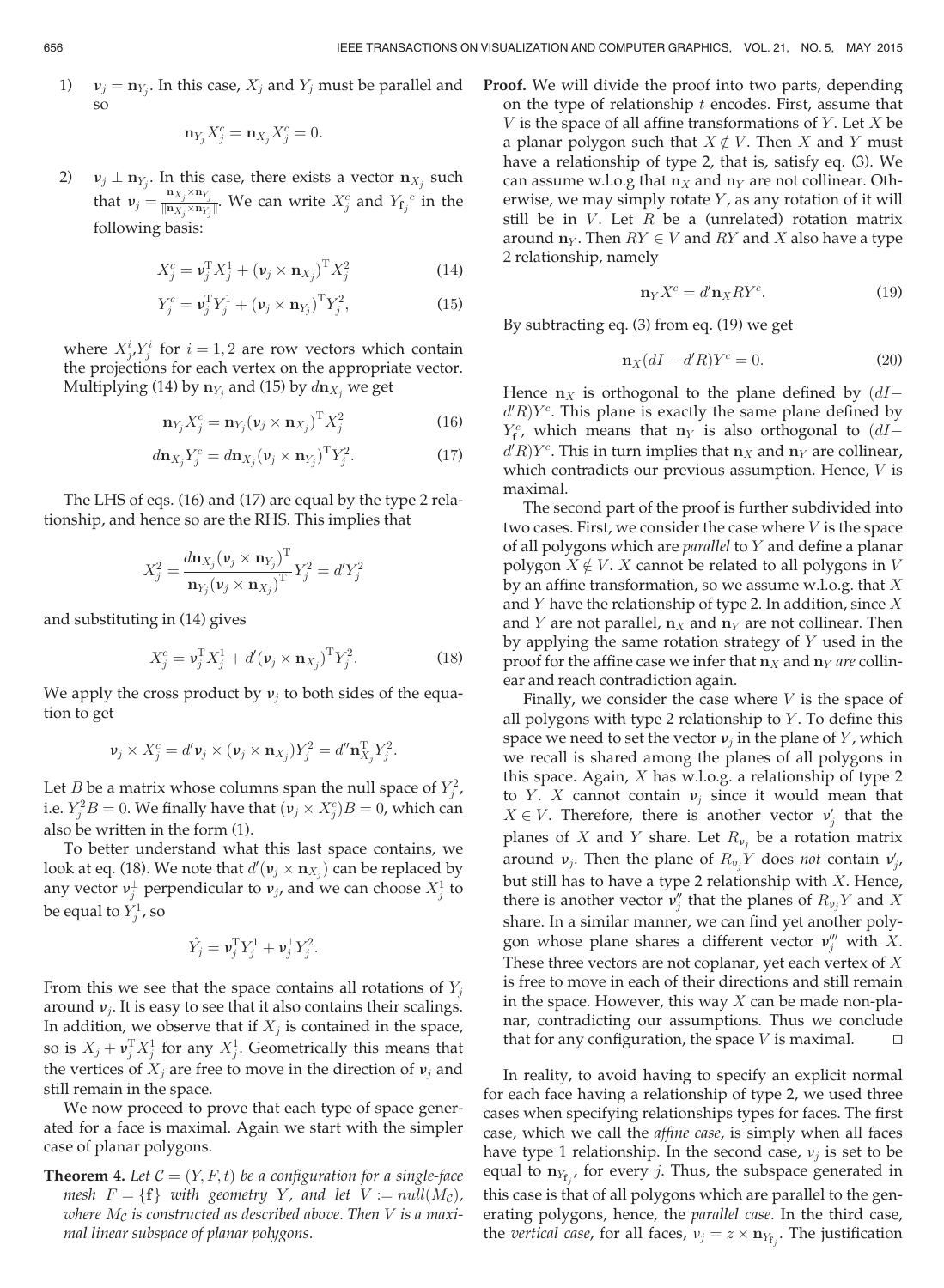

Fig. 3. Hexahedron in different subspaces generated by the (gray) cube on the top left. They are the closest ones in their subspaces to the (gray) non-PM on the top right, subject to the hard constraint imposed by the yellow vertex.

for this is the fact that many meshes, especially architectural meshes, have a prominent up direction.

Theorem 4 tells us that by using this construction to generate a space of PM's, every face potentially generates a maximal space. However, the linear subspaces of the whole PM may not be always maximal. This can happen when two neighboring faces generate spaces which do not "match", causing the two shared vertices to be overly restricted. For example, the red cube in Fig. 3 was deformed in the parallel subspace. In this space, each face can only be stretched in the obvious directions, which is a subset of the affine transformations of the face. Thus, the parallel subspace in that case is not maximal, since it is contained in the affine subspace. Note that by removing a single face from the cube, the linear subspaces become different. These situations are easily detectable, and the face can be reassigned.

It is now easy to show that there is a piecewise linear path between any two PM's in the manifold: using the affine space generated by the two meshes, they can be projected to the same plane, where they share the parallel space. This construction however is not very useful as it does not provide any insight into the manifold itself. Nevertheless, it forms a loose "lower bound".

In our examples, the relationship types per face were color coded by blue, red and green for the affine, parallel and vertical cases, respectively. When more than a single relationship type is used to generate the subspace, it is referred to as a mixed space.

Degrees of freedom. The number of degrees of freedom (NDOF) of a linear subspace of PM's is exactly the dimension of the nullspace B. We can estimate the NDOF in some specific cases, such as when the space is not mixed. The NDOF is then exactly the co-rank of  $M_{\mathcal{C}}$ . However, this value depends too much on the current embedding of the PM and does not give any insight into the relation to its topology. We instead provide a lower bound on the NDOF for a given PM, which can be inferred from the topology alone.

Denote by  $N_v$ ,  $N_b$ ,  $N_e$ ,  $N_f$ ,  $N_c$  the number of vertices, boundary vertices, edges, faces and corners (i.e. face-vertex pairs) of the PM, respectively. The number of variables (the mesh vertex geometry) is always  $3N_v$ . In the affine case, the number of equations is  $3N_c$ , but each face is determined by

TABLE 1 Minimal Number of Free Vertices (NFV) in Different Subspaces

|          | Ouad mesh                                               | Hex mesh                                                        |
|----------|---------------------------------------------------------|-----------------------------------------------------------------|
| Affine   | $\frac{N_b}{2} + b + 2g$                                | $\frac{-N_v}{2} + \frac{3}{4}N_b + \frac{3}{2}b + 3g$           |
| Parallel | $\frac{\tilde{N}_b}{2} + b + 2g$                        | $\frac{N_v}{6} + \frac{5N_b}{12} + \frac{5b}{6} + \frac{5g}{3}$ |
| Vertical | $-\frac{N_v}{3} + \frac{2N_b}{3} + \frac{4b}{3} + 8g/3$ |                                                                 |

just three vertices. Hence a lower bound on the NDOF is  $3(N_v + 3N_f - N_c)$ . Similarly, in the parallel case the lower bound is  $3N_v - N_c + N_f$ , and in the vertical case it is  $3N_v - 2(N_c - 2N_f)$ .

We can use the generalized Euler formula,  $N_v - N_e$  +  $N_f - b = 2q$ , where b is the number of boundaries, and q is the genus of the mesh, and the fact that  $N_c = 2N_e - N_b$  to obtain

$$
N_c = 2(N_v - 2g + N_f - b) - N_b.
$$

Plugging this into the formulas for the NDOF yields an expression that does not depend on  $N_c$  and  $N_e$ . For (semi-) regular graphs,  $N_f$  can also be expressed using  $N_v$  and  $N_b$ and vice-versa, which may give more intuitive results. Additionally, we define the *number of free vertices* (NFV) as the NDOF divided by 3. The NFV roughly gives the number of vertices that can be fixed independently. We list the minimal NVF for quad and hex meshes for both cases in Table 1.

The table shows that the minimal NFV for quad meshes in the affine and parallel cases is determined by the size of the boundary. See Appendix 1 for further details. In fact, our experiments show that, apart from very symmetric cases like spheres or tori, the minimal NFV for the affine case is the true NFV, up to a global transformation. This means that there is very little that can be done with closed quad meshes in the affine case. The situation is even worse for hex meshes: unless the mesh is just a strip of hexagons, the minimal NFV will be negative. In fact, we prove in

Appendix 2 that the actual NFV is 3 for any 3-regular mesh without a boundary. A trick that can be used to increase the NFV is to apply a half-edge subdivision to the hex mesh (see inset). Technically, the new mesh will not be a hex mesh, but it might retain the "look" of the original hex mesh, and the minimal NFV will be much higher. As for the parallel case, it is easy to show that for closed 3-regular PM's, the NFV is exactly  $N_f$ .



# 3 EXPLORING LINEAR SUBSPACES

Overview. Once all faces of the mesh have relationship types assigned to them and the matrix  $M_{\mathcal{C}}$  is computed, we can begin the exploration of  $null(M<sub>C</sub>)$ . While we can do this by simply computing an orthogonal basis for  $null(M_{\mathcal{C}})$ , it may not be very useful: this basis will contain random PM's. Instead, we discuss ways to create more meaningful shapes, which are targeted toward different levels of editing.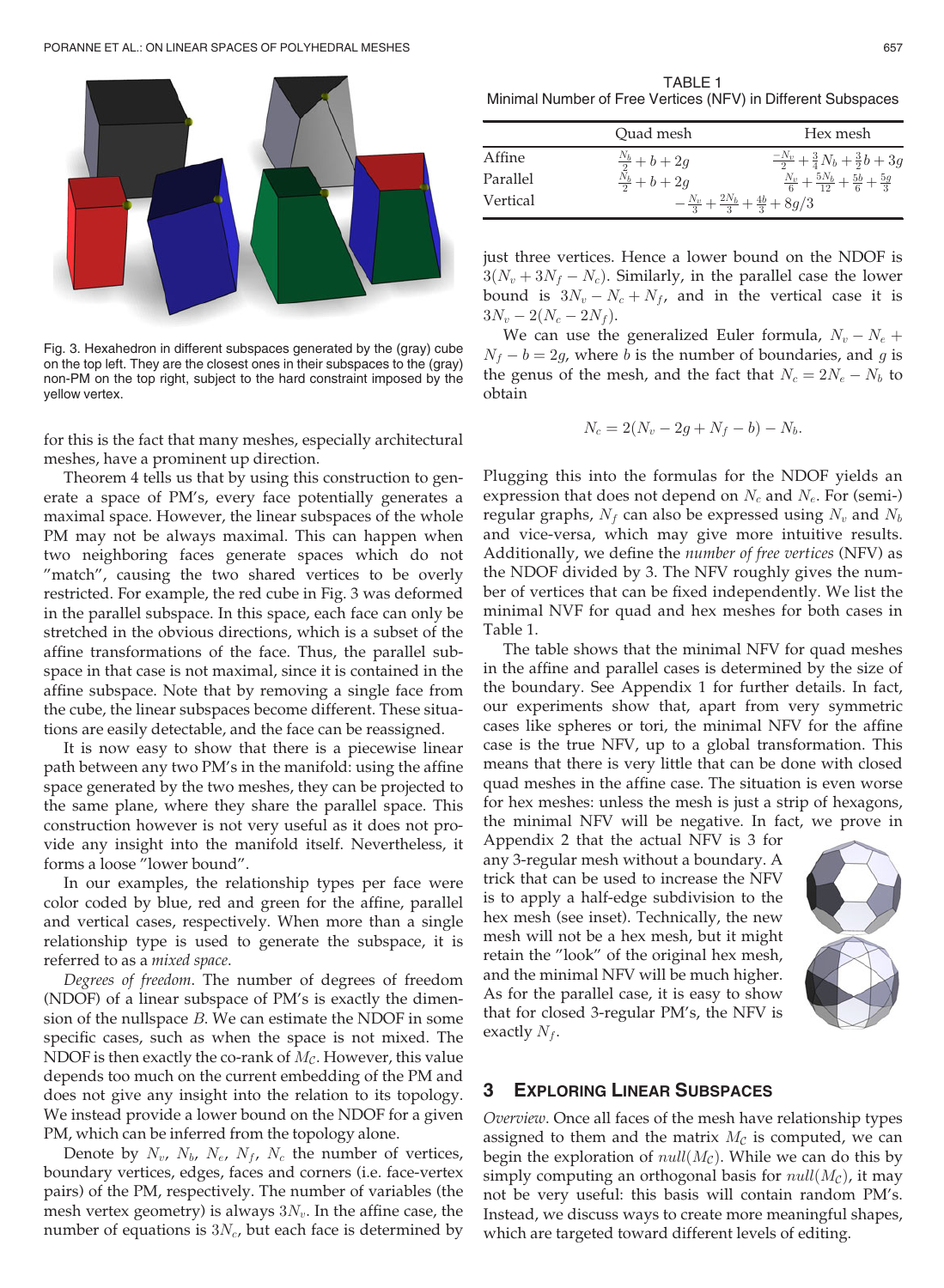Eigenshapes. Yang et al. [27] proposed to explore the manifold of PM's not by explicitly setting positional constraints, but by traversing the neighborhood of the PM. This is done by choosing a few directions (two or three for easy navigation) on the osculate which match the manifold the best. Using linear subspaces, we do not have to worry about going far away from the manifold, which allows us to be more adventurous with the exploration. We propose using the PM's "harmonics" as a basis for exploration. More precisely, we use the eigenvectors of the Laplacian  $L$  of the generating mesh  $Y$ , constrained to the linear space, which we call eigenshapes. These are defined by the constrained Rayleigh quotient:

$$
\max_{X} \frac{X^T L X}{X^T X} \quad \text{s.t.} \quad M_{\mathcal{C}} X = 0. \tag{21}
$$

The solution to this problem is found in [9] as the eigenvectors of PLP where

$$
P = I - M_{\mathcal{C}}^T \left( M_{\mathcal{C}} M_{\mathcal{C}}^T \right)^{-1} M_{\mathcal{C}}.
$$

See implementation details in Section 4 on how to compute the eigenshapes efficiently. To effectively visualize the eigenshapes and to explore them efficiently, we suggest the following idea: add the eigenshapes to the source PM and apply a "band-pass-filter" to it. By sliding the filter we can quickly see how eigenshapes of different frequencies affect the PM (Fig. 10)

Sparse shapes. Habbecke and Kobelt [10] discussed editing of constrained meshes, where their goal was to be able to reposition a vertex while making as little as possible change to the rest of the mesh and satisfy the constraints. This addresses the well-known problem of editing with constraints, where making a change in one portion of a mesh damages the work that was already done elsewhere in the mesh. Their approach is based on linearizing the constraints and finding sparse solutions to the linearized system. The same strategy can be used to deform PM's and in fact, one of the constraints treated in [27] is the planarity of faces. In terms of basic shapes, in order to be able to move just a small set of vertices, a shape where most of the vertices lie on the origin is needed. These sparse shapes are just sparse vectors in  $null(M<sub>C</sub>)$ . To find sparse solutions, Habbecke and Kobelt employ the Orthogonal Matching Pursuit (OMP) algorithm [22], and the same can be done to find sparse shapes.

For many subspaces, the only sparse shapes that can be found are not sparse at all. For example, the affine space for quad meshes contains truly sparse shapes only for very symmetric cases (Fig. 4). In these cases approximate sparse shapes—shapes that are not in the linear subspace but close to it—can be found instead. For comparison, the accurate sparse shape in the middle of Fig. 5 has  $||M_cX|| \approx 10^{-12}$ , and the approximate sparse shape has  $||M_cX|| \approx 10^{-4}$ . The original PM was produced by planarizing a deformed torus, which had  $||M_cX|| \approx 0.1$ .

Fundamental shapes. While a sparse shape changes only a small number of vertices, it can still be non-local, moving vertices on opposite sides of the PM. In many cases a shape with more locality is required; one that perhaps moves all



Fig. 4. Adding eigenshapes of different subspaces to a simple spherical quad PM. See also accompanying video.

vertices, but to a lesser extent ([11]). To elaborate, suppose a vertex  $v_i$  has been selected. We may then define the fundamental shape associated with  $v_i$  as the solution to the optimization problem

$$
\min_{X} ||X - \delta_i||^2 + \lambda ||LX||^2
$$
  
s.t.  $M_c X = 0$ , (22)

where  $\delta_i$  is a vector whose only non-zero elements are the ones corresponding to  $v_i$  and  $LX$  is a regularization term. Of course, both the distance function and the regularization terms can be replaced by other similar functions.

Handle-based deformation. PM's can be deformed directly, and the handle-based approach is probably the most natural metaphor to use (excluding, perhaps, the recent curvebased approach [29]). This was studied in detail in [25] and [17] for the case of PM's in the affine case only, where an As-Rigid/Similar-As-Possible (ARAP/ASAP) deformation was computed within the resulting subspace. The wellknown solution to the ARAP/ASAP deformation problem uses an alternating local/global scheme [14], [21]. The only difference when applying this to PM's is that the constraints defining the linear subspace must be satisfied when solving the global steps. In Fig. 7 we used the same method as in [25] to deform in an ASAP way a half sphere hex mesh in the non-mixed spaces. The boundary was kept fixed and one vertex on the top was moved slightly higher. The affine subspace allows only global transformations and the parallel subspace produced self-intersections almost immediately. The vertical subspace produced pleasing, nontrivial results.

Dual exploration. Every polyhedron admits a family of dual polyhedra, most notably the polar dual [19], having the property that the vector to each of the dual vertices is normal to the corresponding primal face. Usually polar duals are associated only with star-shaped polyhedrons, since otherwise the polar dual may self-intersect. Here we ignore this and associate polar duals with general, non-convex PM's. Obviously the polar dual associated with a PM is itself a PM, so the ideas presented in this paper apply also to the space of polar duals of a given PM. This essentially means that we can explore the subspace of the PM based on its face normals instead of the vertex positions. Although the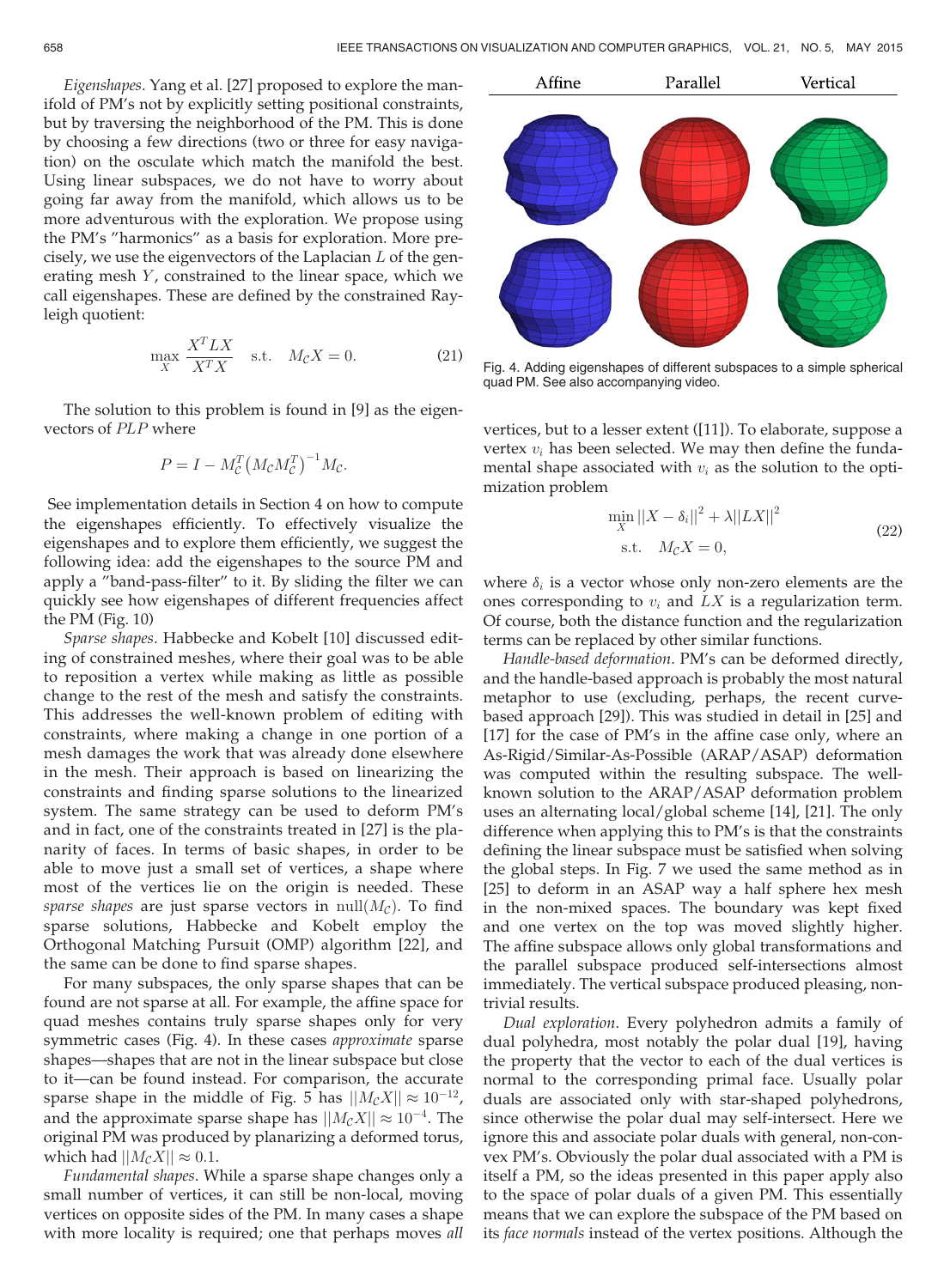

Fig. 5. Sparse shapes. (Left) Part of a symmetric torus quad PM, having an accurate sparse shape. (Middle) Deformed torus. Its accurate sparse shape is not sparse at all, but it has an inaccurate sparse shape. (Right) Sparse shape of a flat PM.

subspaces defined using the face normals are linear, since they are the same as the linear spaces of polar duals, they are not linear with respect to the vertices of the primal mesh. The reason is that the duality transformation is not linear. Still, it involves only solving a sparse linear system and can be done in real time.

The benefit of dual exploration of PM subspaces is that this gives a completely different number of DOFs compared to the primal space, based on the normal of the faces instead of the vertices. As an extreme example, the duals of any 3-regular meshes are triangle meshes, which trivially preserve planarity. Hence, editing a 3-regular mesh in the normal domain is also trivial: any choice of normal will result in a valid PM. Fig. 8 shows the dual deformation of two PM's. The results there could not have been achieved using only one primal linear space.

# 4 DISCUSSION AND FUTURE WORK

Implementation details. Most of the software implementation was done in MATLAB, and was wrapped as a plugin for Autodesk Maya, for its user interface. The matrix  $M_{\mathcal{C}}$  was built by constructing  $M_{\mathcal{C}_i}$  face-by-face.  $M_{\mathcal{C}_i}$  as defined here is already not full rank, so we reduced the number of equations per-face using SVD. The construction takes less than a second for meshes with approximately a thousand faces.

To compute the eigenshapes, a sparse QR decomposition was used to generate an orthonormal basis N of  $null(M<sub>C</sub>)$ ,



Fig. 6. Fundamental shapes of the deformed torus.



Fig. 7. ASAP deformation of a hexagonal half sphere. Note that in the (blue) affine subspace, only global transformations are possible.

then any X in  $null(M_C)$  can be written as Nw for some w, and

$$
\max_{X \in null(M_C)} \frac{X^T L X}{X^T X} = \max_{w} \frac{w^T N^T L N w}{w^T N^T N w}
$$
\n
$$
= \max_{w} \frac{w^T N^T L N w}{w^T w},
$$
\n(23)

which is solved using the eigendecomposition of  $N<sup>T</sup>LN$ . This approach gives much better precision and performance than the formula in [9], since pseudoinverse computation is avoided and full size singular value decomposition is replaced with a much smaller eigenvalue decomposition. For the handle-based deformation, the relevant matrices were decomposed in a preprocessing step. We did not invest much effort to use the best possible decomposition and carefully tune the parameters. Specifically, we used LDL decomposition for the initial mesh approximation step, but a sparse QR decomposition for the global steps in the ARAP/ASAP deformation, due to numerical instabilities caused by LDL there.

Limitations. Our assumption is that the initial PM has planar faces. Otherwise, many of the calculations made are not well-defined. Of course, the planarity of faces can only be up to some numerical precision. We have found that the affine case is less sensitive to non-planar faces than the other cases. The mesh in Fig. 10 does not have planar faces, yet the eigenshapes computed for it in the affine space do not cause them to be "less" planar. On the other hand, the eigenshapes of the parallel case (not shown) quickly deteriorate the quality of the mesh.



Fig. 8. Deformation of a (left) sphere and a torus using the (middle) polar dual. In both cases an eigenshape of low frequency was added to the dual mesh, and a new (right) primal mesh results.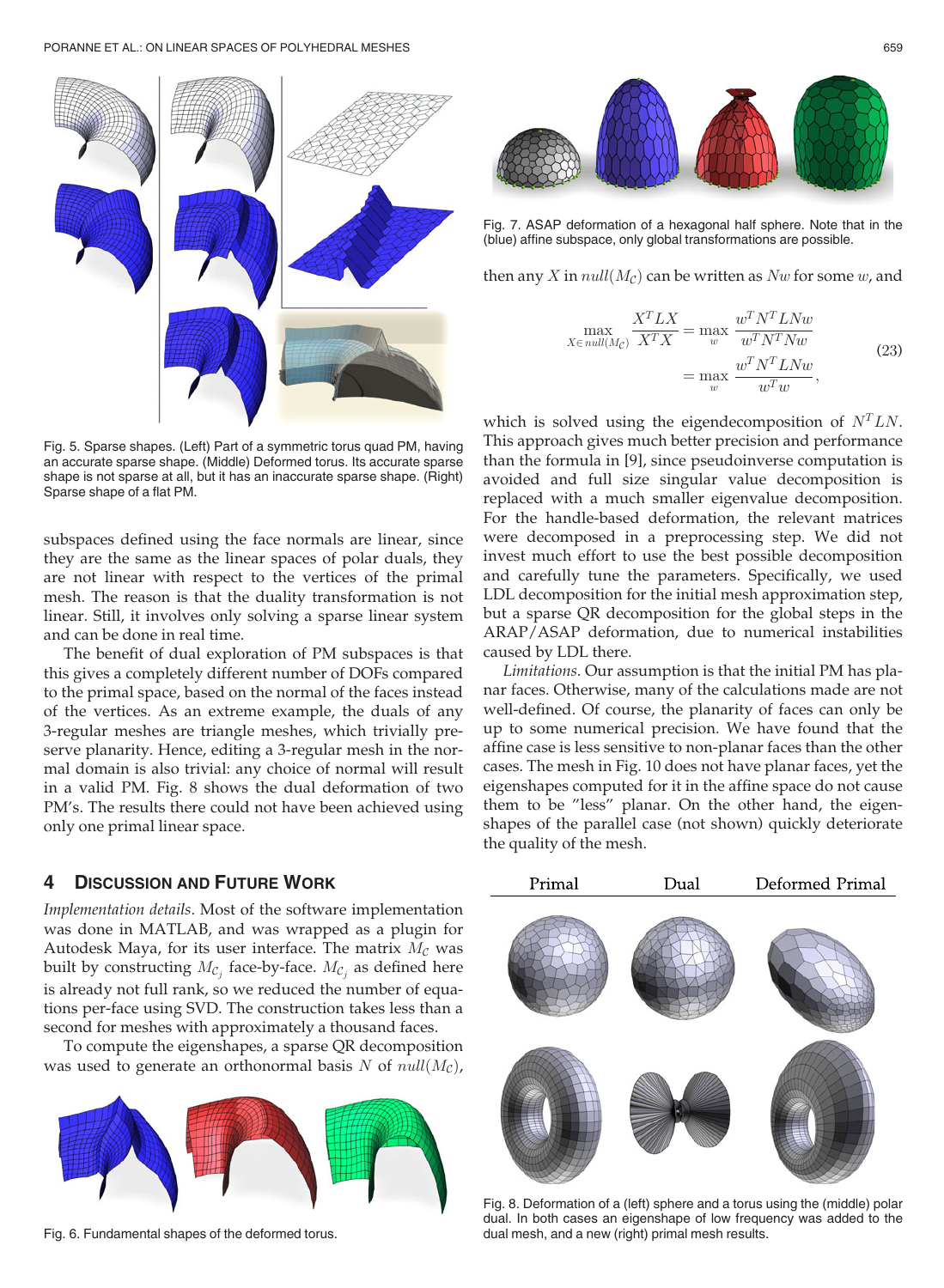

Fig. 9. Designing a PM from a planar graph. The graph was created by projecting a non-PM to the plane. It was then given height using the affine subspace, and then deformed using eigenshapes in the parallel and vertical spaces.

Creating an initial PM. The linear subspaces described here need an initial PM realizing the given topology. The simplest way to generate such a PM is to take a non-polyhedral mesh with the given topology and project it to a plane. The original mesh can then be projected into a linear space generated from the flat mesh. The result of this, however, is usually unsatisfactory and we did not use it. Most of the PM's in this paper were created by experimenting with the TopMod 3.0 software [1], where we used the variety of subdivision schemes implemented there to create elaborate meshes from simple solids. If only the mesh topology is given, then a simple "spring-based" planar embedding, such as Tutte's [23], should suffice. Figs. 1, 9 and 11 show PM's with initial PM's being planar embeddings.

Selecting the right space. There are, literally, infinite number of linear subspaces available for a single PM. Even if we limit ourselves to the three cases mentioned above, the number of possibilities to assign them to faces is exponential and manually assigning them is tedious. We did not investigate methods to find the optimal linear subspace to work with, or even attempt to define what exactly optimal means. A simple definition could be: the subspace with the highest dimension. Experimentally we observed that in many cases the parallel space had the largest dimension. However, this subspace does not generate much visual variation in the overall look of the PM, compared to the other spaces. This problem remains open for now, and we reserve it for future work. In practice, switching between the non-mixed cases provided sufficient variation.



Fig. 10. The Yas model deformed using eigenshapes of different frequency in the affine subspace.



Fig. 11. Another example of designing a PM from a planar graph. The graph was created by subdividing a pentagon using several schemes until the desired result was achieved. It was given height in the affine subspace and then deformed in a mixed subspace.

Currently we use a number of heuristics while experimenting with our system. The affine space is easier to work with when there are many DOFs, as is the case for quad meshes with boundaries. Figs. 1, 2 and 6 show results of such quad meshes. In situations where the number of DOFs is too small, this is usually caused by faces with more than four edges or vertices of degree three. These can be automatically reassigned to the other two cases to achieve more freedom. Fig. 12 shows some deformation results with hexagonal mesh, for which the affine space has only 12 DOF, while the other two cases have several hundreds DOF. On the other hand, when using the parallel or the third case, some faces may enjoy too much freedom and misbehave while deforming. These can be reassigned to the parallel case, since it better preserves the shape of a polygon.

A related problem is how to interpolate PM's that are not related by a single linear space. We have shown that any two can be connected by a succession of three linear spaces, which is not very useful for interpolation. An interesting direction to explore is to approximate paths in the manifold of PM's by linear segments using the linear subspaces.

Design pipeline. Our experiments led us to the following pipeline for designing a PM. For flat meshes, the first step is to afford them some height. This is done by regular deformation followed by a planarization step, or by using the affine linear subspace and applying the handle-based deformation or using the eigenshape band-pass-filter technique. The reason for not using the parallel or vertical subspaces is that they cannot "unflatten" the PM. However, mixed spaces can also be used. Once we have a PM with some volume, the rest depends on the effect we aim to achieve. For large deformations we use the affine subspace when working on quad meshes with boundaries, and the other subspaces otherwise. To add variation or waviness to the PM, we use the eigenshapes. The affine eigenshapes are useful when the overall look of the PM needs to be maintained but the shapes of individual faces need to be changed. Using the parallel eigenshapes is an efficient way of adding variation to meshes having uniformly-sized faces. We show a variety of results in Figs. 8, 9, and 10 (see also the accompanying video).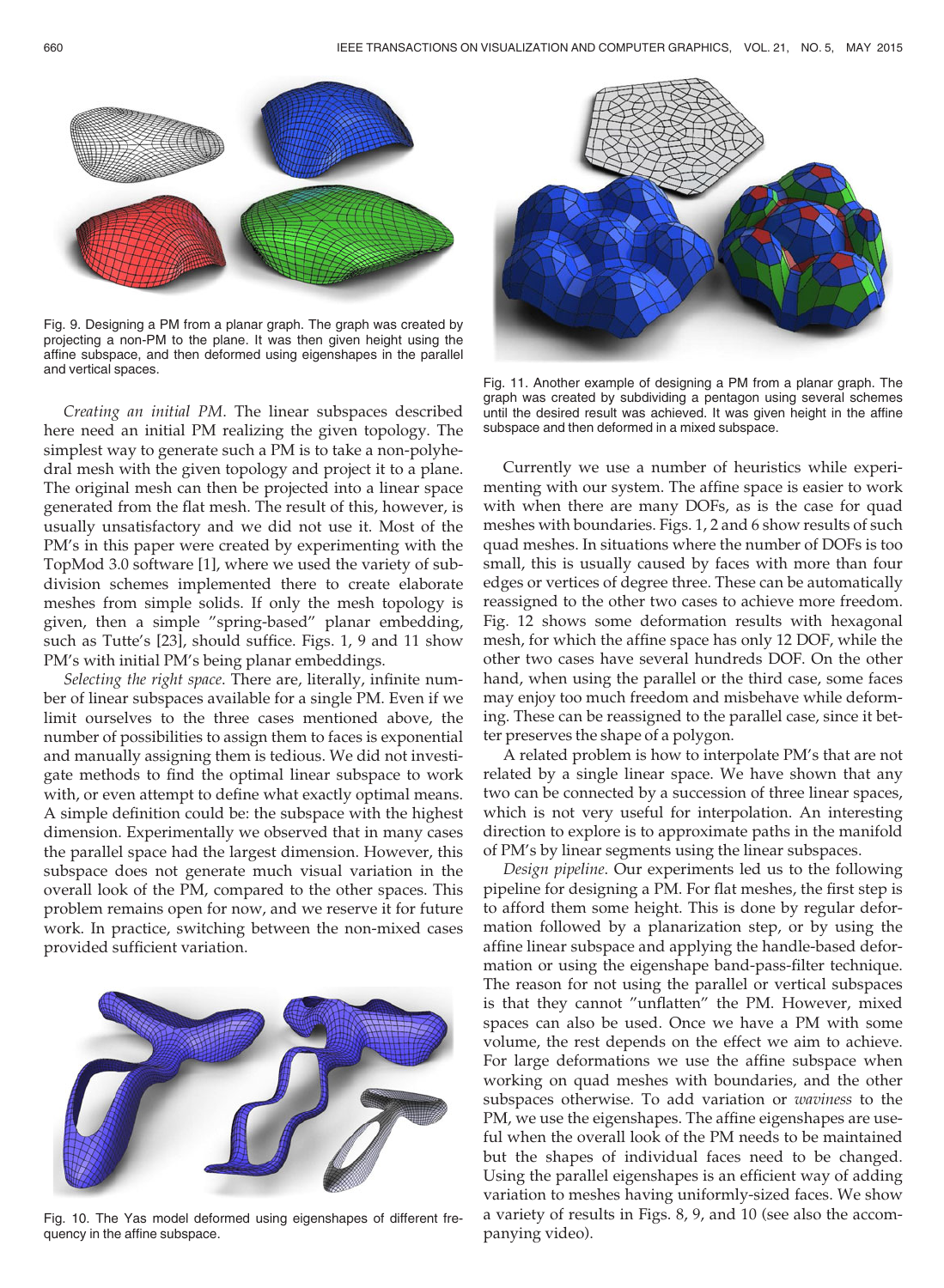

Fig. 12. Deformation of a planar hex mesh [26] using eigenshapes in the parallel and vertical spaces. Note that the affine space had only 12 DOF, while the other cases had a few hundreds.

The sparse and fundamental shapes, while helping to visualize the limitations of various subspaces, have not proven to be very useful for the design process. The reason is, by definition, they can only make the PM less smooth, which usually means less visually pleasing. However, we believe they are valuable as a theoretical tool for studying PM's. One future research direction could be to use them to decide where to make small adjustments to the topology of the mesh in order to add more freedom to specific places.

## ACKNOWLEDGMENTS

The authors would like to thank the anonymous reviewers for valuable suggestions. The work of R. Chen was partially supported by the Aly Kaufmann postdoctoral fellowship at the Technion. Renjie Chen is the corresponding author of the article.

#### **REFERENCES**

[1] E. Akleman, V. Srinivasan, E. Mandal, J. Chen, Z. Melek, and E. Lendreneau, "Topmod: Topological mesh modeling system," Texas A&M Univ., College Station, TX, USA, Tech. Rep., 2004.

- [2] M. Alexa and M. Wardetzky. (2011). Discrete laplacians on general polygonal meshes. New York, NY, USA, pp. 102:1-<br>102:10. [Online]. Available: http://doi.acm.org/10.1145/ Available: http://doi.acm.org/10.1145/ 1964921.1964997
- [3] M. Ben-Chen, O. Weber, and C. Gotsman. (2009, Jul.). Variational harmonic maps for space deformation. ACM Trans. Graph., vol. 28, no. 3, pp. 34:1–34:11. [Online]. Available: http://doi.acm.org/ 10.1145/1531326.1531340
- [4] M. Botsch, L. Kobbelt, M. Pauly, P. Alliez, and B. uno Levy, Polygon Mesh Processing, AK Peters, 2010.
- [5] D. Cohen-Steiner, P. Alliez, and M. Desbrun. (2004).Variational shape approximation. in ACM SIGGRAPH 2004 Papers, ser. SIGGRAPH'04, New York, NY, USA: ACM, pp. 905–914. [Online]. Available: http://doi.acm.org/10.1145/1186562.1015817
- [6] B. Cutler and E. Whiting. (2007). Constrained planar remeshing for architecture. in Proceedings of the Graphical Interface 2007, ser. GI'07, New York, NY, USA: ACM, pp. 11–18. [Online]. Available: http://doi.acm.org/10.1145/1268517.1268522
- [7] M. Eigensatz and M. Pauly, "Positional, metric, and curvature control for constraint-based surface deformation." Comput. Graph. Forum, vol. 28, no. 2, pp. 551–558, 2009.
- [8] M. Eigensatz, R. W. Sumner, and M. Pauly, "Curvature-domain shape processing." Comput. Graph. Forum, vol. 27, no. 2, pp. 241– 250, 2008.
- [9] W. Gander, G. H. Golub, and U. von Matt, "A constrained eigenvalue problem," Linear Algebra its Appl., vol. 11415, pp. 815–839, 1989.
- [10] M. Habbecke and L. Kobbelt, "Linear analysis of nonlinear constraints for interactive geometric modeling," Comput. Graph. Forum, vol. 31, no. 2pt3, pp. 641–650, May. 2012.
- [11] T. Hoffmann. (2010). On local deformations of planar quadmeshes. in Proc. Third Int. Congress Conf. Math. Softw., ser. ICMS'10, Berlin, Germany: Springer-Verlag, pp. 167–169. [Online]. Available: http://dl.acm.org/citation.cfm?id=1888390.1888431
- [12] T. Igarashi, T. Moscovich, and J. F. Hughes. (2005). As-rigidas-possible shape manipulation. in ACM SIGGRAPH 2005 Papers, ser. SIGGRAPH<sup>7</sup>05, New York, NY, USA: ACM, pp. 1134–1141. [Online]. Available: http://doi.acm.org/ pp. 1134-1141.
- [13] A. Jacobson, I. Baran, J. Popović, and O. Sorkine, "Bounded biharmonic weights for real-time deformation," in ACM SIGGRAPH 2011 papers, ser. SIGGRAPH'11, New York, NY, USA: ACM, 2011, pp. 78:1–78:8.
- [14] L. Liu, L. Zhang, Y. Xu, C. Gotsman, and S. J. Gortler, "A local/ global approach to mesh parameterization," in Proc. Symp. Geometry Process., 2008, pp. 1495–1504.
- [15] Y. Liu, H. Pottmann, J. Wallner, Y.-L. Yang, and W. Wang, "Geometric modeling with conical meshes and developable surfaces," ACM Trans. Graph., vol. 25, no. 3, pp. 681–689, Jul. 2006.
- [16] Y. Liu, W. Xu, J. Wang, L. Zhu, B. Guo, F. Chen, and G. Wang, "General planar quadrilateral mesh design using conjugate direction field," ACM Trans. Graph., vol. 30, no. 6, pp. 140:1–140:10, Dec. 2011.
- [17] R. Poranne, E. Ovreiu, and C. Gotsman, "Interactive planarization and optimization of 3d meshes," Comp. Graph. Forum, vol. 32, no. 1, pp. 152–163, 2013.
- [18] H. Pottmann, Y. Liu, J. Wallner, A. Bobenko, and W. Wang. (2007, Jun.). Geometry of multi-layer freeform structures for architecture. ACM Trans. Graph., vol. 26, no. 3. [Online]. Available: http://doi.acm.org/10.1145/1276377.1276458
- [19] J. Richter-Gebert. (1996). Realization spaces of polytopes. ser. Lecture Notes in Mathematics, New York, NY, USA: Springer. [Online]. Available: http://books.google.co.za/books?id=K9UZAQAAIAAJ
- [20] O. Sorkine, D. Cohen-Or, Y. Lipman, M. Alexa, C. Rössl, and H.-P. Seidel. (2004). Laplacian surface editing. in Proceedings of the 2004 Eurographics/ACM SIGGRAPH Symposium on Geometry Processing, ser. SGP'04, New York, NY, USA: ACM, pp. 175–184. [Online]. Available: http://doi.acm.org/10.1145/ 1057432.1057456
- [21] O. Sorkine and M. Alexa. (2007). As-rigid-as-possible surface modeling. in Proceedings of the Fifth Eurographics Symposium on Geometry Process., ser. SGP '07, Aire-la-Ville, Switzerland: Eurographics Association, pp. 109–116. [Online]. Available: http://dl.acm.org/citation.cfm?id=1281991.1282006
- [22] J. Tropp and A. Gilbert, "Signal recovery from random measurements via orthogonal matching pursuit," IEEE Trans. Inf. Theory, vol. 53, no. 12, pp. 4655–4666, Dec. 2007.